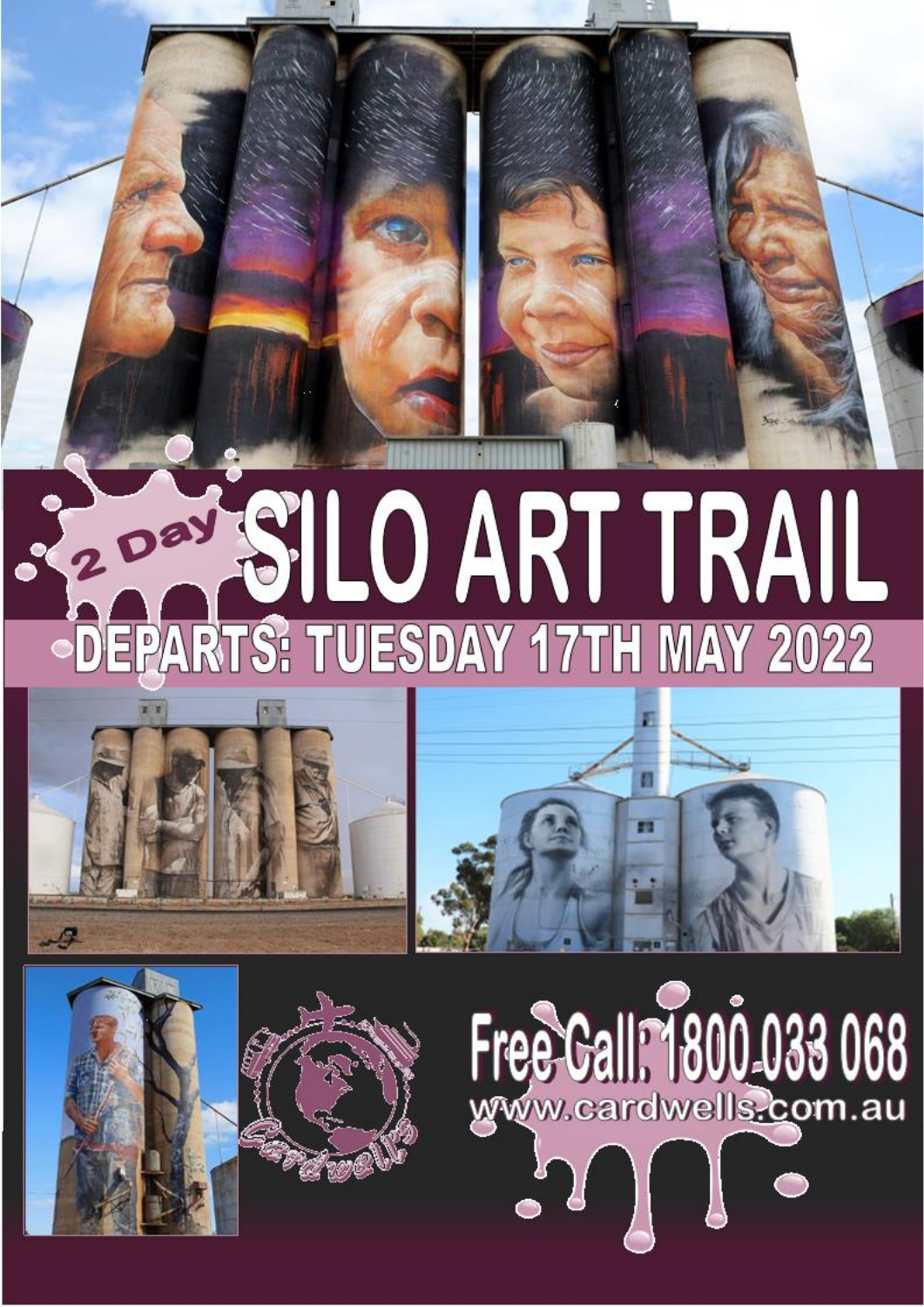## 2 Day SILO ART TRAIL

## **Departs: Tuesday 17<sup>th</sup> May 2022 Price: \$450**

## **Tour Includes:**

## **(Single Supplement \$70)**

\* Luxury Coach Travel \* All Admission Fees, sightseeing and tours as per itinerary \* Quality Accommodation \* 1 Night in Horsham \* Full Hot/Cold Breakfast \* Two Course Dinner \* GST inclusive \*No hidden extras \* Experienced crew with their extensive knowledge of the region \* Morning/Afternoon teas (if time and weather permits)



## **SEE 14 SILOS!!!! – A MUST FOR ART LOVERS!**

## **Day 1 – Tuesday 17th May '22 Horsham (D)**

Cardwell's Coach Travel welcomes you aboard for an informative and interesting Silo Art Trail tour. Today we travel to **Kyabram** to admire the first artwork on our list – the water tank. The Kyabram Water Tank was painted by Jimmy D'Vate (one of Australia's most well known mural artists) and completed in March 2021. The water tank mural highlights the wetlands at the Kyabram Fauna Park, a crucial tourism and environmental feature of Kyabram. Then it's off to **Rochester** to view their magnificent Graincorp Silos which was also painted by Jimmy D'Vate. Whenever Jimmy takes on a commission, where possible he will always tries to feature local endemically threatened species and in this case he chose the Azure King Fisher and the Squirrel Glider. We journey on for our morning tea stop at Colbinabbin and another opportunity to view an amazing artwork which depicts the significance of the Railway to the Colbinabbin district. We depart and travel on to **St. Arnaud**. The Silos at St Arnaud were painted by Ktorney Art, aka, Kyle Torney. Titled 'Hope', Kyle has told the story of three pioneer residents of St Arnaud, a former gold mining town, situated between Ballarat and Mildura. We stop here in St. Arnaud for lunch before continuing on to **Rupanyup**. Rupanyup's silo art is the work of Russian mural artist Julia Volchkova, who turned her attention to the town's youth and great love of team sport. The work vividly captures the spirit of community and provides an accurate insight into rural youth culture. It's time for the next silo as we head to **Sheep Hills**. When you round the corner in Sheep Hills and see the silos for the first time, you are absolutely blown away by the colours and the sheer splendour of these GrainCorp silos. Adnate, who is a Melbourne based artist, has spent much of his career telling the stories of Indigenous people and their native lands by painting wonderful murals of them throughout Australia. We take a break from the silo artworks to visit the **Murtoa Stick Shed**. The Stick Shed (previously known as the Murtoa No. 1 Grain Store) is the only remaining emergency grain store built during World War Two. This structure is an enduring testament to iconic Australian bush ingenuity and a symbol of the growth and strength of the Australian wheat industry. Murtoa's Stick Shed's ghostly unmilled tall poles and central aisle draw the eye upward towards the roof as light spills into the space through skylights as if through a stainedglass window. After a busy day we arrival at our overnight accommodation in time for freshen up before dinner **- Best Westlander Motor Inn, Horsham.**



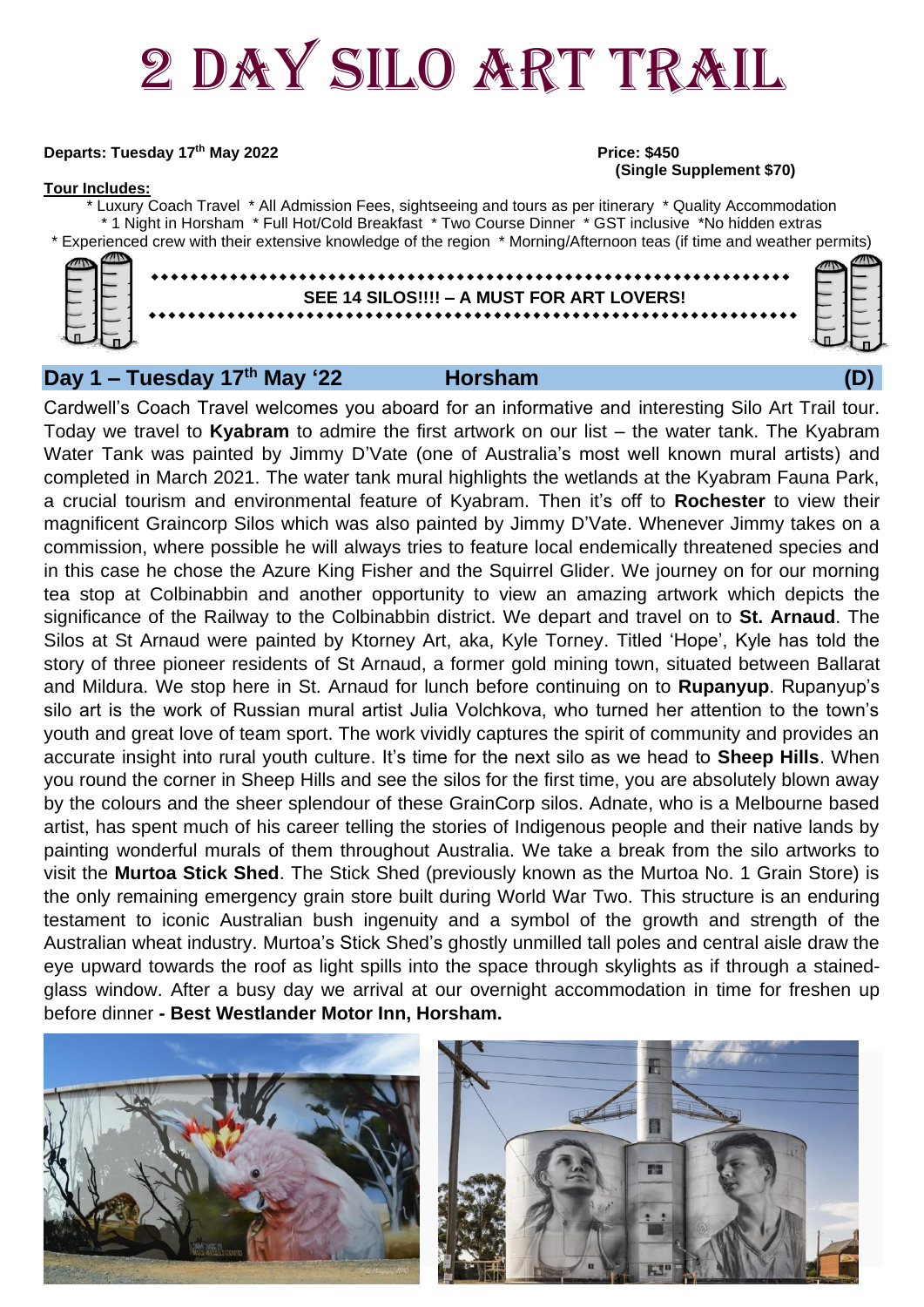## **Day 2 – Wednesday 18th May '22 Horsham-Home (B)**

Following breakfast we depart Horsham. It's a great start to the morning as we travel via **Warracknabeal** to **Brim Silo Art.** Guido Van Helten captured the imagination of Australia in December 2015 when he undertook a gigantic painting on the Brim Silos. The Brim Silo Art generated inspiration for the Silo Art Trail and Guido's mural will remain an iconic tribute to the farming communities of the Wimmera and Mallee region. We then visit the Silo Art at **Rosebery**, artist Katie Kaff-eine started this project in August 2017 and is the most recent addition to the Silo Art Trail. We then travel on to **Patchewollock** to view the Patchewollock Silo Art and enjoy a morning cuppa. The silo in Patchewollock, painted by street artist Fintan Magee, depicted local, Nick "Noodle" Hulland. Hulland, a local sheep and grain farmer has lived in Patchewollock his entire life. After meeting the local, Magee chose to depict him due his connection to the agricultural aspects of the region, his heritage and standing in the community. Lascelles Silo Art is our next stop on tour. The more than 30 metre high, photorealistic art at **Lascelles** is a little different from the other art projects **on the** [stunning silo art trail](http://wp.me/p20HXf-2tw) of the **Wimmera-Mallee** as it features art on two sides of the silo. Next we visit **Woomelang** and view the mini silo art. In June 2020, the town of Woomelang invited seven artist to transform mini silos into a tourist attraction for the town. The artists included Jimmy D'Vate, Andrew J Bourke and Kaff-eine to name a few. Featured on the silos are the likes of spotted tail quolls and other endangered species of the area. We stop here for our lunch break. After lunch we travel to **Sea Lake** to view the next silo. The artwork is a celebration of the still and silence found in outback Victoria, and the associated feelings of wholeness and freedom. The young girl, swinging from a Mallee Eucalyptus, looks over **Lake Tyrell** and reflects on her Indigenous heritage. **Nullawil** Silo Art is our next artwork and it's an amazing one! Prominently featured on this silo is Jimmy the kelpie dog as he sits with a close companion. We stop for a brief cuppa at **Boort** before continuing on to **Picola.** When you visit Picola to view the silo art the artist has a challenge for you. In by-gone days Picola was known as 'the hook' because it was on the end of the line, meaning the railway line. Artist Jimmy has included a hook hidden in the painting. See if you can find it! Then it's time to head for home after an interesting and enjoyable Silo Art Tour.